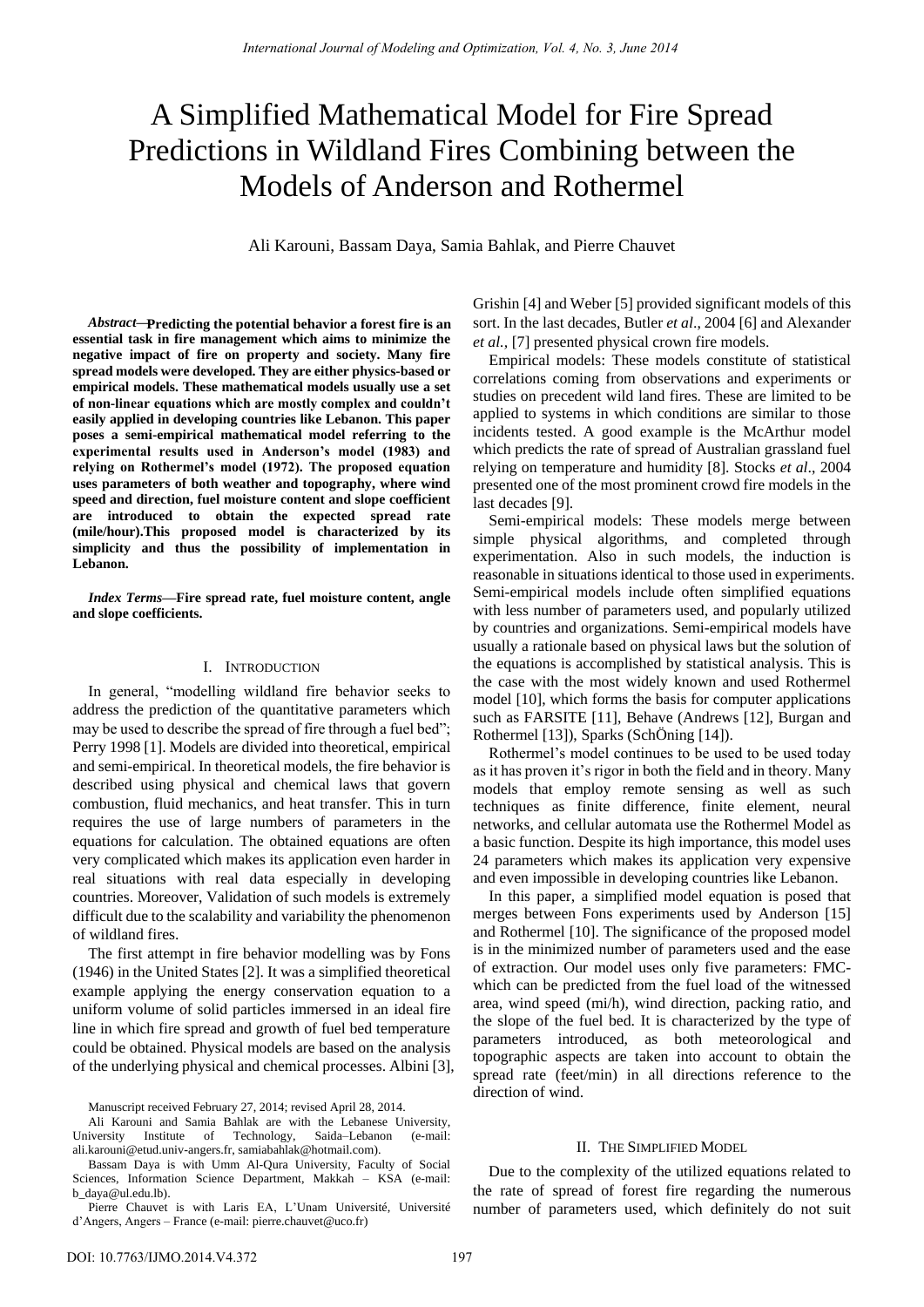developing countries due to the lack of the appropriate measuring tools and advanced laboratories, centres and even researchers, a simplified equation is generated using statistical results of Fons experiment, Table I, representing the rate of fire spread FSR based on the moisture content FMC and the wind speed and using Table III showing the fire spread rate in function of  $\alpha$ , the angle that is formed by the wind direction.

TABLE I: RATE OF FIRE SPREAD IN FUNCTION OF FMC AND WIND SPEED [15]

| Wind Speed<br>(mih) | <b>FSR</b><br>(feet/min)<br>$Fmc=4$ | FSR<br>$(\text{feet/min})$<br>$Fmc = 8$ | FSR<br>(feet/min)<br>$Fmc=12$ | FSR<br>$(\text{feet/min})$<br>$Fmc=16$ |
|---------------------|-------------------------------------|-----------------------------------------|-------------------------------|----------------------------------------|
| $\mathbf{0}$        | 0.76                                | 0.55                                    | 0.36                          | 0.18                                   |
| 2                   | 1,78                                | 1,28                                    | 0.89                          | 0,51                                   |
| 4                   | 3.34                                | 2,42                                    | 1,7                           | 1,03                                   |
| 6                   | 5.38                                | 4,01                                    | 2,85                          | 1,78                                   |
| 8                   | 8.1                                 | 6.15                                    | 4,37                          | 2,83                                   |
| 10                  | 11,75                               | 8.97                                    | 6,46                          | 4,24                                   |
| 12                  | 16,7                                | 12,52                                   | 9,15                          | 6,36                                   |

TABLE II: THE COEFFICIENTS OF THE POLYNOMIAL EQUATIONS IN FUNCTION OF FMC

| 1011011011011110 |        |           |        |  |
|------------------|--------|-----------|--------|--|
| <b>FMC</b>       | a      |           | c      |  |
|                  | 0,0936 | 0,1714    | 0,9326 |  |
| 8                | 0,0702 | 0,1396    | 0,6383 |  |
| 12               | 0,0534 | 0,0768    | 0,4457 |  |
| 16               | 0.0417 | $-0,0036$ | 0,2733 |  |



Fig. 1. Plots of FSR in function of wind speed V with varying FMC and the corresponding regression polynomial equations.

The experimental data used in this paper refer to the experimental results performed by Fons 1939 which listed and used by Anderson in his contribution [15].

Fons reported on a series of 198 test fires conducted in a low velocity wind tunnel. Table I states for pine litter the spread rate of surface fires with varying wind velocity and moisture content (Table I). Wind velocity that was measured 1 ft (0.3 m) above the fuel surface was varied from 2 to 12 mi/h (3.2 to 19.3 km/h). This measurement is comparable to mid flame height. Fires were started from a point source and allowed to grow until they were approximately 18 inches (45.7 cm) in width.

The data of Table I are displayed in Fig. 1 and regression to the obtained curve for each FMC is traced and a 2nd degree polynomial equation is formulated for each curve. The 2nd degree polynomial equation is found to get the strongest positive correlation  $R_2$ .

The three coefficients a,  $b & c$  of each obtained equation are then plotted in function of FMC to derive the generalized equation as in Table II and Fig. 2.

After plotting the coefficients, regression is made to the plots and the result is shown in Fig. 2.



Fig. 2. Plots of the three coefficients in function of FMC and the corresponding regression equations.

Now the equation of FSR could be derived as follows:

$$
FSR1=(0.0002FMC2-0.0008FMC2+0.1225)V2+(0.0008FMC2+0.0005FMC+0.1823)V+(0.0019FMC2-0.0924FMC+1.2675)
$$
 (1)

FSR, as obtained, is an equation that predicts the speed rate in the strict forward direction, the direction of the wind. Equation 1 ignored two important factors: the slope and the angle effect in the different directions.

#### *A. Angle Effect*

 $\overline{a}$ 

TABLE III: ANGLE RATIOS OBTAINED WHEN VARYING WIND SPEED AND Α [15]

| Wind Speed (mi/h) | Angle formed with the direction of wind |       |       |       |
|-------------------|-----------------------------------------|-------|-------|-------|
|                   | 45                                      | 90    | 135   | 180   |
| 2,2               | 0.618                                   | 0,431 | 0.344 | 0.328 |
| 4.3               | 0,48225                                 | 0.312 | 0.229 | 0.218 |
| 6,4               | 0,35175                                 | 0.205 | 0.145 | 0.142 |
| 8,4               | 0.289                                   | 0.163 | 0.108 | 0.105 |
| 10,5              | 0.2245                                  | 0,115 | 0,07  | 0.066 |
| 12,5              | 0.208                                   | 0.103 | 0.056 | 0.057 |
|                   |                                         |       |       |       |

The angle effect could be deducted using the experimental records also reported in the work of Anderson referring to the readings of Fons (Table III). Ratio of angular distance to the distance of maximum spread or Angle Ratio *βα* is shown in Table III based on varying wind speed and the angle formed with the wind direction *α*.

The angle ratios are plotted and the most appropriate regression equations are conducted (Fig. 3).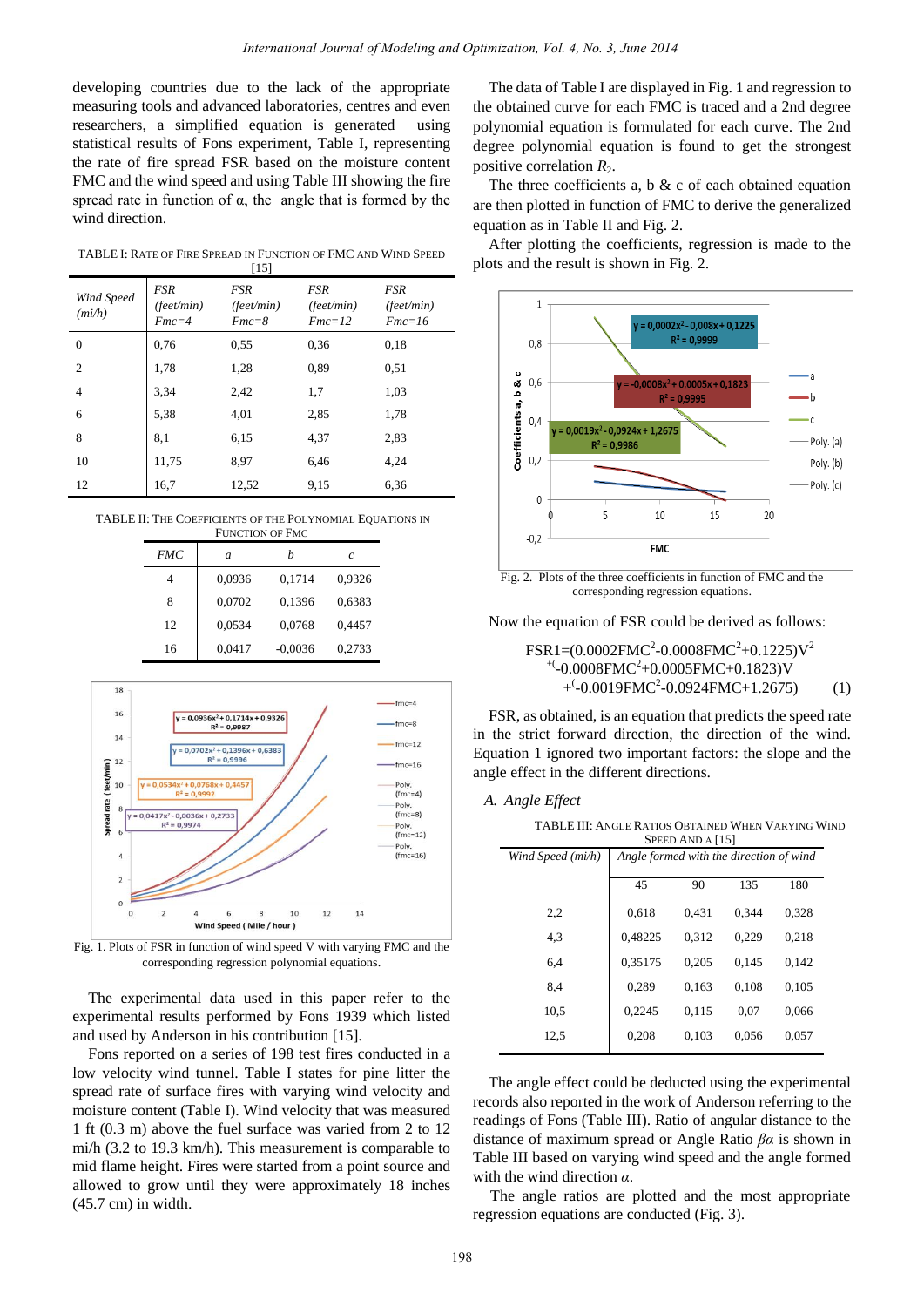

Fig. 3. Plots of Angle ratio in function of wind speed V with varying the angle  $\alpha$  and the corresponding regression polynomial equations.

To generate a generalized equation of the angle ratio, similarly  $a'$ ,  $b'$  &  $c'$ , the coefficients of the deducted equations of Fig. 3 stated in Table IV, are plotted in Fig. 4.

TABLE IV: THE COEFFICIENTS OF THE POLYNOMIAL EQUATIONS IN

| <b>FUNCTION OF A</b> |        |           |                |  |  |
|----------------------|--------|-----------|----------------|--|--|
| $\alpha$             | a'     | h'        | $c^{\,\prime}$ |  |  |
| 45                   | 0,0035 | $-0,092$  | 0,8055         |  |  |
| 90                   | 0,0032 | $-0.0783$ | 0,5872         |  |  |
| 135                  | 0,0028 | $-0.069$  | 0,4778         |  |  |
| 180                  | 0,0027 | $-0.0653$ | 0.4547         |  |  |



corresponding regression equations.

Thus the equation of the Angle Ratio is presented:

$$
\beta_a = 1 \quad \text{if } \alpha = 0^\circ
$$

Else,

$$
\beta_a = (0.0075\alpha^{-0.196})V^2 + (0.0002\alpha - 0.0985)V + 4.0767\alpha^{-0.429}
$$
\n(2)

*B. Slope Effect*

Rothermel [10] entered the effect of slope in his equation as follows:

$$
\beta_s = 5.275 \,\beta^{-0.3} \left(\tan(\varphi)\right)^2 \tag{3}
$$

where

 $\beta$  = packing ratio

 $tan(\varphi)$  = slope of the fuel bed (vertical rise / horizontal

distance)

Knowing that packing ratio is the compactness of the fuel bed and it is determined by the fuel model. It is the ratio of fuel bed bulk density (fuel load / fuel bed depth) to fuel particle bulk density. The slope factor is smaller for more tightly compacted fuel.

Now we can derive the final equation of FSR after taking into consideration both effects, slope and the angle with the direction of wind, and merging with the equation of FSR1 (1).

$$
\text{FSR} = \begin{bmatrix} (0.0002 \text{FMC}^2 - 0.008 \text{FMC} + 0.1225) \, l^2 + \\ (-0.0008 \text{FMC}^2 + 0.0005 \text{FMC} + 0.1823) \, l' \\ + (0.0019 \text{FMC}^2 - 0.0924 \text{FMC} + 1.2675) \, \\ \beta_a \times [(\beta]_s + 1) \end{bmatrix} \times (4)
$$

## III. CONCLUSION AND FUTURE WORK

JRC Technical Report 2011 stated: "Recent reports indicate increases in fire frequency and severity. The forest fire situation in Lebanon is significantly determined by predominating climatic conditions with prolonged summers (extending from June to October and sometimes even longer), virtually no rain and average daytime temperatures well in excess of 30 $\mathbb{C}$ , reducing the moisture content of forest litter to below 5%. Under these conditions, a small addition of heat (a spark, a match, a cigarette butt) can still be enough to start a violent fire. The steep slopes and the summer and eastern dry autumn winds characterized by high speed and strong desiccating power aggravate the situation [16]". It added: "the Ministry of Agriculture reported that a total of 1200 ha of natural forests are burned every year" [16]. Here appears the urgent need for every effort that could stop the occurrence of fires or at least limit their catastrophic consequences not only on forestry but even on human. This paper presents a new simplified semi-empirical model equation that could predict the behavior of fire by using a limited number of parameters easy to extract.

The proposed equation still needs to be validated by application on past fires in Lebanon and/or other developing countries. Tests are to be implemented on witnessed fire incidences recorded and reported by environmental organizations that aim to achieve sustainable conservation of natural resources.

#### **REFERENCES**

- [1] G. L. W. Perry, "Current approaches to modelling the spread of wildland fire: a review," *Progress in Physical Geography*, vol. 22, no. 2, pp. 222-245, 1998.
- [2] W. L. Fons, "Analysis of fire spread in light forest fuels," *Journal of Agricultural Research*, vol. 72, pp. 93-121,1946,
- [3] F. A. Albini, "Estimating wildfire behaviour and effects," *General Technical Report INT-30, USDA Forest Service, Intermountain Forest and Range Experiment Station*, pp. 1-96, 1976.
- [4] A. M. Grishin, "Steady-state propagation of the front of a high-level forest fire," *Soviet Physics Doklady*, vol. 29, pp. 917-919, 1984.
- [5] R. O. Weber, "Analytical models for fire spread due to radiation," *Combustion and Flame*, vol. 78, pp. 398-408, 1989.
- [6] B. W. Butler, M. A. Finney, P. L. Andrews, and F. A. Albini, "A radiation-driven model of crown fire spread," *Canadian Journal of Forest Research*, vol. 34, pp. 1588–1599, 2004.
- [7] M. E. Alexander and M. G. Cruz, "Evaluating a model for predicting active crown fire rate of spread using wildfire observations," Canadian Journal of Forest Research, vol. 36, pp. 3015–3028, 2006.